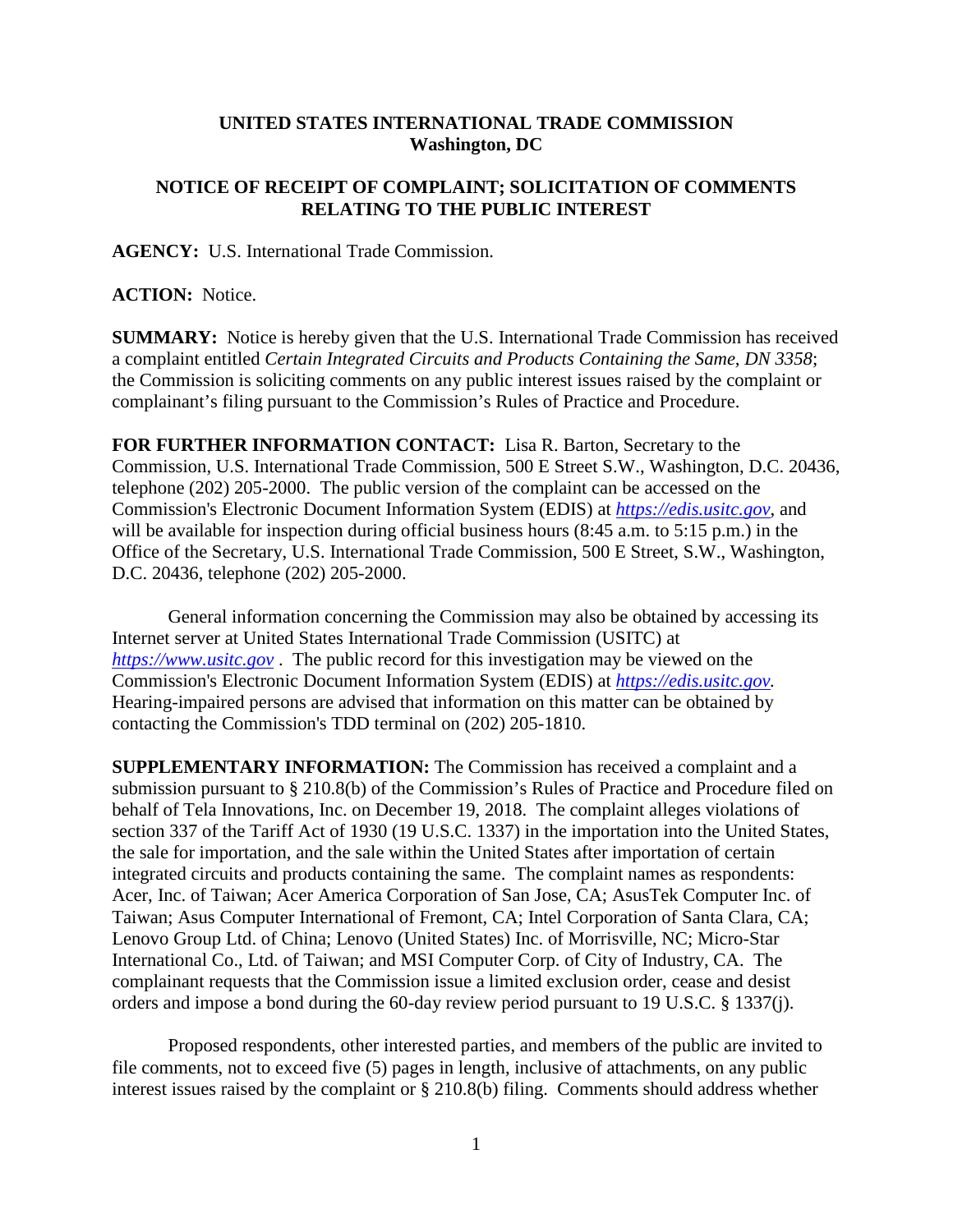issuance of the relief specifically requested by the complainant in this investigation would affect the public health and welfare in the United States, competitive conditions in the United States economy, the production of like or directly competitive articles in the United States, or United States consumers.

In particular, the Commission is interested in comments that:

- (i) explain how the articles potentially subject to the requested remedial orders are used in the United States;
- (ii) identify any public health, safety, or welfare concerns in the United States relating to the requested remedial orders;
- (iii) identify like or directly competitive articles that complainant, its licensees, or third parties make in the United States which could replace the subject articles if they were to be excluded;
- (iv) indicate whether complainant, complainant's licensees, and/or third party suppliers have the capacity to replace the volume of articles potentially subject to the requested exclusion order and/or a cease and desist order within a commercially reasonable time; and
- (v) explain how the requested remedial orders would impact United States consumers.

Written submissions on the public interest must be filed no later than by close of business, eight calendar days after the date of publication of this notice in the *Federal Register*. There will be further opportunities for comment on the public interest after the issuance of any final initial determination in this investigation. Any written submissions on other issues should be filed no later than by close of business nine calendar days after the date of publication of this notice in the *Federal Register*. Complainant may file a reply to any written submission no later than the date on which complainant's reply would be due under  $\S 210.8(c)(2)$  of the Commission's Rules of Practice and Procedure (19 CFR 210.8(c)(2)).

Persons filing written submissions must file the original document electronically on or before the deadlines stated above and submit 8 true paper copies to the Office of the Secretary by noon the next day pursuant to § 210.4(f) of the Commission's Rules of Practice and Procedure (19 CFR 210.4(f)). Submissions should refer to the docket number ("Docket No. 3358) in a prominent place on the cover page and/or the first page. (*See* Handbook for Electronic Filing Procedures, **Electronic Filing Procedures**<sup>[1](#page-1-0)</sup>). Persons with questions regarding filing should contact the Secretary (202-205-2000).

 $\overline{a}$ 

<span id="page-1-0"></span><sup>1</sup> Handbook for Electronic Filing Procedures: *[https://www.usitc.gov/documents/handbook\\_on\\_filing\\_procedures.pdf](https://www.usitc.gov/documents/handbook_on_filing_procedures.pdf)*